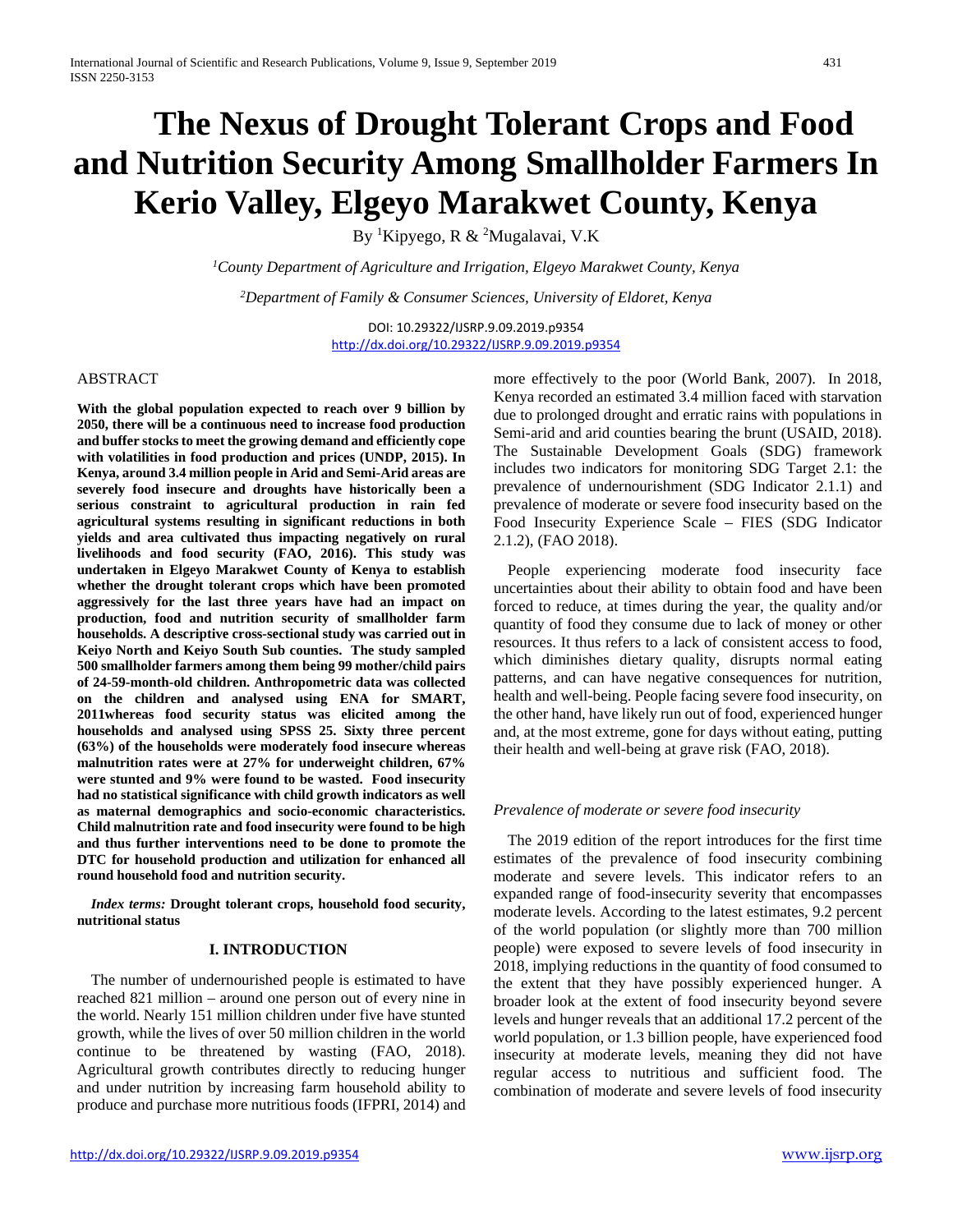brings the estimated total to 26.4 percent of the world population, amounting to about 2 billion people (FAO, 2019).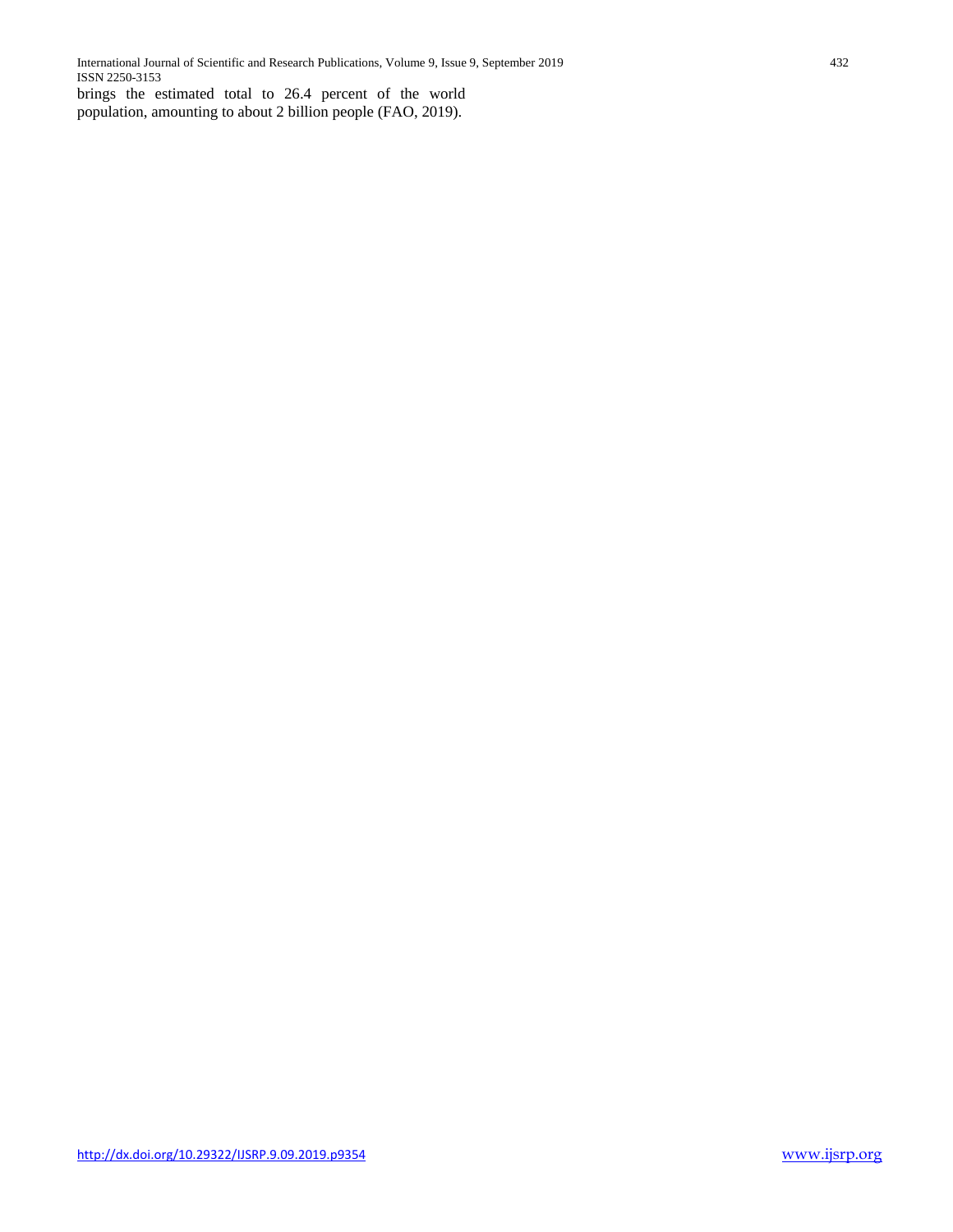Elgeyo Marakwet County (EMC) covers a total area of 3,029.9 km2 and is divided into three topographic zones namely: the Highlands, the Kerio Valley and the Escarpment. The Kerio Valley where the study was carried out is narrow, averaging 6.4 km in width and running to about 150 km in a North-South direction. This Valley has low rainfall (between 700 mm and 1000 mm) and high temperatures (up to 30 degrees Celsius) during the dry season. The rainfall is unreliable and inadequate for rain-fed agriculture and the area is prone to natural disasters such as drought and landslides (Draft CIDP, 2018-2022). The area of study covered two subcounties namely Keiyo North and Keiyo South with a total area of 313.2 km2 . The soils in these two wards are sandy- loam with moderate fertility levels.

EMC is agricultural-based with more than 80% of the households deriving their livelihood from the sector. About 25% of the population experiences seasonal food insecurity caused by over-reliance on rain-fed agricultural production coupled with poor storage and distribution systems. According to the Demographic Health Survey 2014, Elgeyo Marakwet County's stunting rate was at 29.9% which is higher than the national rate of 26% (KDHS 2014). The stunting rates in the hanging and the lower Kerio valley were also high at 40% according to the Enhancing Nutrition Services to Improve Maternal and Child Health (ENRICH) programme baseline assessment report in 2016 (CIDP, 2018).

Various research organizations, government and NGOs (ICRISAT, World Vision International, Elgeyo Marakwet County government) have introduced drought tolerant crop varieties which include green grams, pigeon peas, groundnuts, sorghum and millet in the recent past up to 4 years, and this study was undertaken to establish whether the Drought Tolerant Crops(DTC) that have been promoted by the County Government Agriculture division have enabled households to better their food security and nutrition. The Kerio Valley is classified as a semi-arid area with unreliable rainfall (CIDP, 2018).

## **II. METHODOLOGY**

## *2.1 Study design, sampling procedures and data collection methods*

A cross-sectional study design was applied and the target population were the smallholder farmers in Keiyo North and Keiyo South Sub-counties, which were purposively selected from a total of five sub counties due to their semi-arid nature, and the concentration of DTC. The total target population was 5120 farmer households therefore using Fisher's formula, 10% gave a total of 512 smallholder farming households for the study. Three wards were selected from each of the sub-counties depending on the scale of adoption of DTCs. One household was randomly selected from each ward and thereafter, snow balling was used to identify households that had adopted the

farming of DTC until the target population of was reached using the probability proportionate to the size technique. Interviews and structured questionnaires were administered to the head of the household after pretesting them in a similar community and modifying accordingly. The questionnaires consisted of demographic and socio economic characteristics and household food insecurity measurements. Ninety nine (99) households with mother/children pairs of 24-59 months were purposively sampled for anthropometrics to elicit the nutritional status data. Five experienced data collectors and two senior supervisors from the county department of Agriculture who were able to speak the vernacular language were used to collect data under the supervision of the PI. The data was entered in the Excel spreadsheet and analysed using SPSS version 25.

Descriptive statistics were tabulated to describe the characteristics of households in each level of food security, as well as the nutritional outcomes associated with food security. For variables expressed as percentages or proportions, chisquare test was used to assess differences between food security classifications. Multiple binary logistic regression models were used to quantify the association between household food security and nutritional outcomes among reproductive age women.

Ethical clearance was obtained from ethical review committee of College of Health Sciences, MOI University. An official clearance letter was also obtained from County Government of Elgeyo Marakwet, Agriculture and Health divisions. Similarly, written consent was obtained from the interviewee before proceeding to data collection. All information that was obtained from the individual was treated confidentially.

## *2.2 Measuring household food security*

Household food insecurity access was measured using items from the validated Household Food Insecurity Access Scale (HFIAS) that was specifically developed for use in developing countries (Coates et al., 2007). The HFIAS consists of 9 items specific to an experience of food insecurity occurring within the last one month (one year for this study). Each respondent indicated whether they had experienced the following at household level due to lack of food or money to buy food in the last one year using the questions: (1) worried about running out of food, (2) lack of preferred food, (3) whether the respondent had limited access to a variety of food due to lack of resources, (4) forced to eat unprefered food due to lack of resources, (5) eating smaller portions, (6) skipping meals, (7) the household ran out of food, (8) going to sleep hungry, (9) going a whole day and night without food. Endorsed items were then clarified with reported estimates of the frequency of food insecurity (rarely, sometimes and often). Scores ranged from 0-27 where higher scores reflect more severe food insecurity. To determine the status of food insecurity the average HFIAS score was computed using SPSS version 25 and analysed to generate household food insecurity access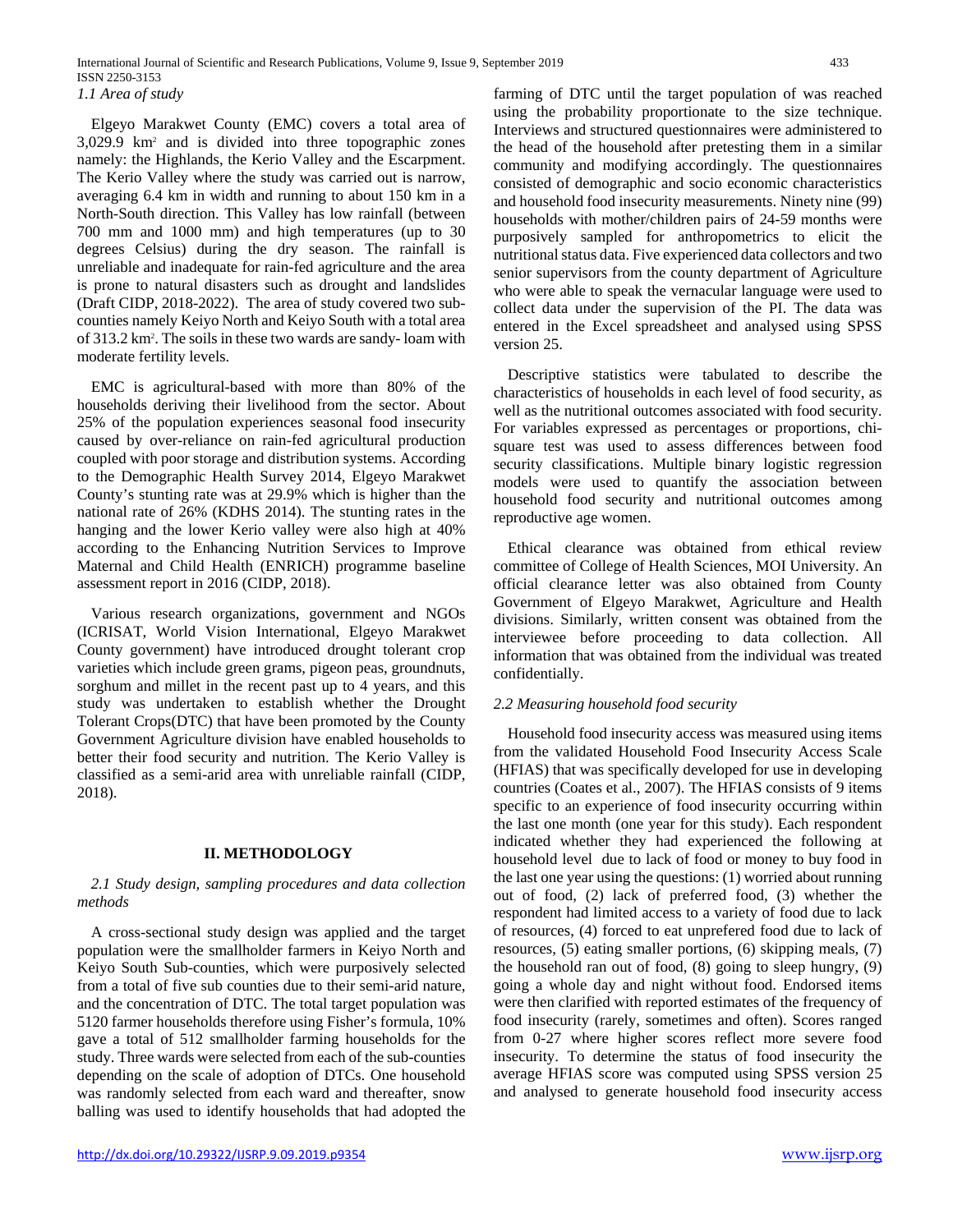prevalence categories of food secure, mild, moderately and severely food insecure (Mulusew, 2015).

#### *2.3 Measuring the nutritional status of children.*

A face to face interview was made with the household heads and child caregivers for the anthropometric measurements using a structured questionnaire. Height of children aged 24-59 months was measured in a standing position. Children were weighed using an electronic scale with light clothes three times and averaged to the nearest 10g.

Anthropometric measurements were entered into ENA for SMART 2011. WHO Anthro version 3.0.1.2007 software was used to convert the anthropometric data into Z-scores of the indices WAZ, HAZ and WHZ. Comparisons were done for the anthropometric measurements with Z scores established by WHO. Moderate stunting (low height-for age) in children, was categorized to children that had a score of between negative two and negative three standard deviation below (-2SD/Z to-3SD/Z) of the median height-for-age established by the WHO. Severe stunting was classified to children with a Z-score of minus three standard deviation (-3SD/Z) and below from the mean established standard value.

Moderate low weight-for-age (underweight) in children was obtained as a measure for weight-for-age who were between negative two and negative three standard deviation score (- 2SD/Z to -3SD/Z) from the median weight-for-age. Severe underweight was classified to children with a Z-score of negative three standard deviation (-3Z) and below from the mean standards. Wasting, weight-for-height (WHZ) was described as low weight-for height a measure below minus two (-2Z) standard deviation from the median weight-for-height standard. Severe wasting was classified to children with a Zscore of three standard deviation and below from the mean standards of WHZ (WHO, 2006).

In low- and middle-income countries, child undernutrition remains prevalent, and a z-score of below negative two (i.e. less than −2 SD) is used to indicate underweight (low weightfor-age), stunting (low height-for-age) or wasting (low weightfor-height)

## **III. RESULTS**

## *3.1 Demographic and socio-economic characteristics of respondents*

Overall, majority (52%) of the respondents were male while 48% were female. Most (88%) of the respondents were married (male-headed) and with formal education with the majority (61%) having attained primary school level of education. The distribution on age category showed that majority (39%) of them were in the youthful stage of 20-35 years, followed by 30% (36-45 years). Majority (41%) of the households had a size of 5-7 members whereas 28% had 8-10 members.

On land ownership, the results showed that majority (88%) of the respondents owned land while 12 % leased land and only (39%) of them owned between 1.1-2.9 acres of land whereas 52% of the respondents had been practicing farming for over 10 years.

The distribution on drought tolerant crops grown showed that finger millet was grown by the majority 240(48%), 128(26%) grew green grams, 104(20%) sorghum, 104(20%) groundnuts and 24(5%) pigeon peas (see Table 1).

Table 1: Demographic & farming characteristics of respondents.

|              |              | Fre   |      |                 | Fre                        |                |      |
|--------------|--------------|-------|------|-----------------|----------------------------|----------------|------|
|              |              | quenc | Per  | Farming         |                            | quenc          | Perc |
|              | Demographics | V     | cent | characteristics |                            | V              | ent  |
| Gende        | Male         | 258   | 52   | Land size       | $<$ 1 acre                 | 11             | 22   |
| $\mathbf{r}$ |              |       |      |                 |                            | 8              |      |
|              | Female       | 242   | 48   |                 | $1.1 - 2.9$                | 19             | 39   |
|              |              |       |      |                 | acres                      | 6              |      |
| Marita       | Married      | 442   | 88   |                 | $3-4.9$                    | 14             | 29   |
| 1 status     |              |       |      |                 | acres                      | 8              |      |
|              | Single       | 54    | 11   |                 | $>5$ acres                 | 48             | 10   |
|              | Widow        | 4     | 1    | Land            | Individu                   | 43             | 88   |
|              | ed           |       |      | ownership       | al                         | 8              |      |
| Educa        | None         | 16    | 3.2  |                 | Leaseho                    | 62             | 12   |
| tion level   |              |       |      |                 | $\mathop{\rm Id}\nolimits$ |                |      |
|              | Primary      | 304   | 61   | Farming         | Below 2                    | 30             | 6    |
|              |              |       |      | experience      | years                      |                |      |
|              | Second       | 144   | 29   |                 | $2 - 5$                    | 10             | 21   |
|              | ary          |       |      |                 | years                      | 6              |      |
|              | Tertiary     | 36    | 7    |                 | $5-10$                     | 10             | 21   |
|              |              |       |      |                 | years                      | 6              |      |
| Age of       | $20 - 35$    | 192   | 38   |                 | Over 10                    | 25             | 52   |
| househol     | years        |       |      |                 | years                      | 8              |      |
| d head       | 36-45        | 150   | 30   | Drought         | Green                      | 12             | 26   |
|              | years        |       |      | tolerant        | grams                      | 8              |      |
|              |              |       |      | crops grown     |                            |                |      |
|              | $46 - 65$    | 136   | 27   |                 | Ground                     | 10             | 20   |
|              | years        |       |      |                 | nuts                       | $\overline{4}$ |      |
|              | Above        | 22    | 5    |                 | Finger                     | 24             | 48   |
|              | 65 years     |       |      |                 | millet                     | $\mathbf{0}$   |      |
| House        | $1 - 4$      | 134   | 27   |                 | Sorghu                     | 10             | 20   |
| hold size    | members      |       |      |                 | m                          | $\overline{4}$ |      |
|              | $5 - 7$      | 206   | 41   |                 | Pigeon                     | 24             | 5    |
|              | members      |       |      |                 | peas                       |                |      |
|              | $8-10$       | 138   | 28   |                 |                            |                |      |
|              | members      |       |      |                 |                            |                |      |
|              | Above        | 22    | 4    |                 |                            |                |      |
|              | 10           |       |      |                 |                            |                |      |
|              | members      |       |      |                 |                            |                |      |

 $N=500$ 

## *3.2 Household Food Insecurity*

Food secure households did not worry about food access; they rarely experienced anxiety about not having enough food. These are households that were able to have a full meal three times a day without food running out, in the past 30 days The mildly food insecure households were anxious about not having sufficient food, they usually consumed inadequate diet, or ate food that they did not prefer. However, these households did not experience the three severe conditions of going a whole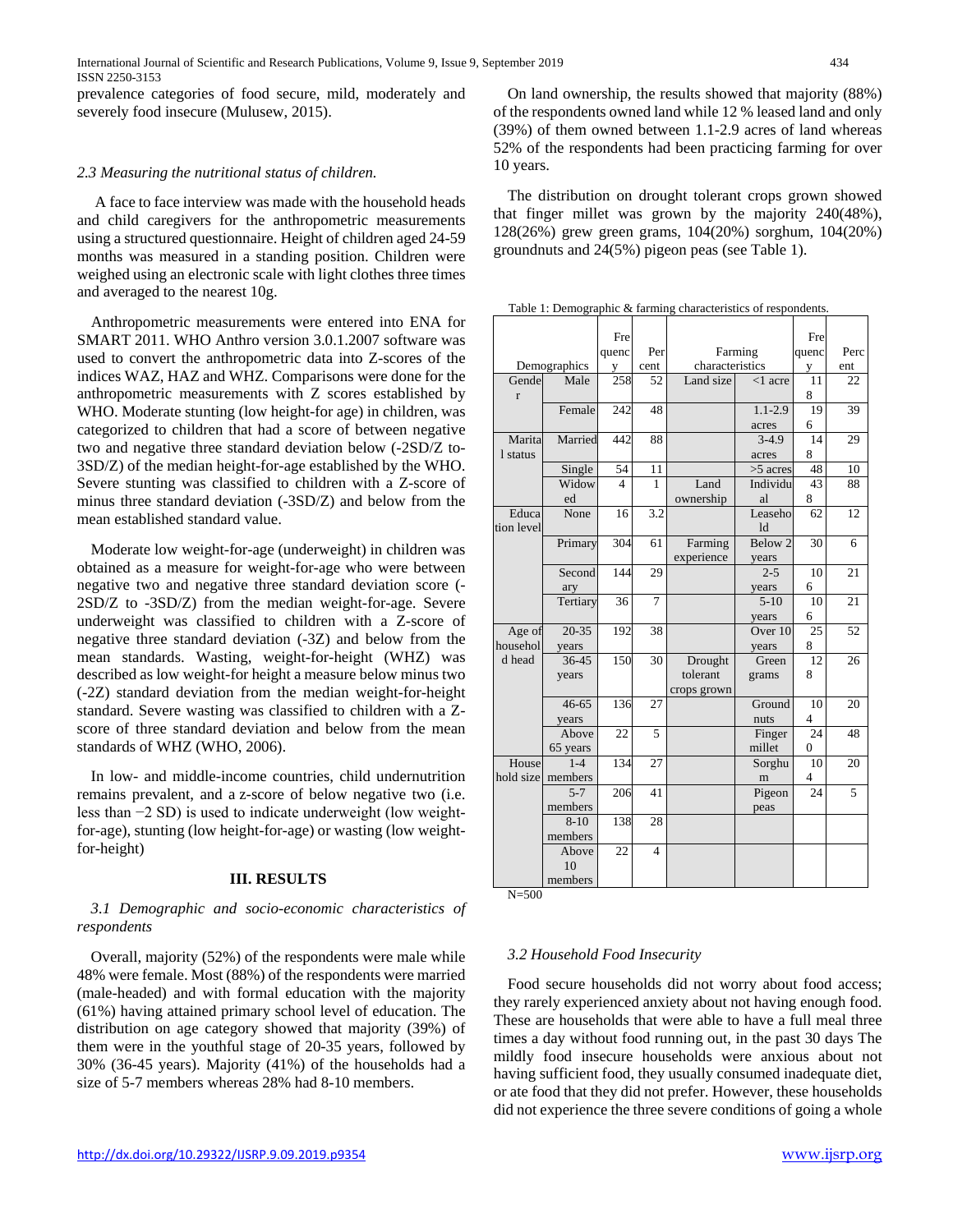day without eating, going to bed hungry or running out of food in the last 30 days. Moderately food insecure households began sacrificing quality on a continuous basis by consuming inadequate diet and eating less preferred food. They started reducing the quality of food intake by decreasing meal sizes and by only eating once or twice a day in the past 30 days. Severe food insecure households experienced high incidences of food insecurity. The condition of reducing meal sizes and the number of meals worsened each day. The three most severe conditions of going a whole day without eating, going to bed hungry or running out of food in the past 30 days occurred 'often'. Furthermore, households that experienced the three most severe conditions only once or twice in the past 30 days, were also considered as severely food insecure households (Coates et al., 2007:20).

Majority (63%) of the respondents' households were moderately food insecure, those with mild food insecurity access were 32% while 2% were found to be severely food insecure. The food secure households were only 3% (Table 2).

Table 2: Number of households that experienced specific food insecurity-related conditions in the 12 months preceding the survey

| Frequency                        | Worry                          | Unable              | Ate                 | Ate                   | Ate     | Ate   | No             | Slept | No food  |
|----------------------------------|--------------------------------|---------------------|---------------------|-----------------------|---------|-------|----------------|-------|----------|
|                                  | about                          | eat<br>to           | monoton             | food not              | smaller | fewer | food           | hungr | whole    |
|                                  | food                           | preferred           | ous diet            | really                | meal    | meals | of any         | y     | &<br>day |
|                                  | (1)                            | food $(2)$          | (3)                 | wanted                | (5)     | (6)   | kind           |       | night    |
|                                  |                                |                     |                     | (4)                   |         |       | (7)            | (8)   | (9)      |
| Never                            | 240                            | 22                  | 24                  | 14                    | 22      | 48    | 484            | 496   | 500      |
| Rarely                           | 242                            | 412                 | 272                 | 298                   | 120     | 442   | 14             | 4     | none     |
| Someti                           | 64                             | 64                  | 156                 | 188                   | 298     | 10    | $\overline{2}$ | none  | none     |
| mes                              |                                |                     |                     |                       |         |       |                |       |          |
| Often                            | none                           | $\overline{c}$      | 48                  | none                  | none    | none  | none           | none  | none     |
| Household food insecurity status |                                |                     |                     | Frequency Percent (%) |         |       |                |       |          |
|                                  | Food secure                    |                     |                     | 14                    | 3       |       |                |       |          |
|                                  |                                | Mildy food insecure |                     | 162                   | 32      |       |                |       |          |
|                                  | Moderately                     |                     | food <sub>314</sub> |                       | 63      |       |                |       |          |
|                                  | insecure                       |                     |                     |                       |         |       |                |       |          |
|                                  | food <sub>10</sub><br>Severely |                     |                     | 2                     |         |       |                |       |          |
| insecure                         |                                |                     |                     |                       |         |       |                |       |          |
|                                  | Total                          |                     |                     | 500                   | 100     |       |                |       |          |
| $N - 500$                        |                                |                     |                     |                       |         |       |                |       |          |

N=500

# *3.3 Characteristics of the Sampled Parent-Child Pairs*

Majority (64%) of the mothers were married, 33% were single and 3% widowed, whereas 91% had attained primary education while 9% had secondary education. Majority (91%) were young mothers in the category of between 20 to 35 years of age. Household size for most (43%) mothers was made up of 1-4 members, 34% had a membership of 5-7 members. In terms of land ownership majority (61%) had below 3 acres, whereas only 12% had above 5 acres. Most (55%) mothers had a farming experience of below 5 years and 24% had over 10 years' experience. A majority, 61% of the children sampled were girls while 39% were boys with the overall majority (52%) being above 30 months of age and the remaining 48% falling between 24 to 29 months of age. All the children sampled were from food insecure access households of varying degrees; majority (67%) were from moderately food insecure access, 18% mild food insecure access and 15% severely food insecure access. (Table 3).

|        |  | Table 3: Maternal Demographics and distribution of children by age and |  |  |  |  |
|--------|--|------------------------------------------------------------------------|--|--|--|--|
| gender |  |                                                                        |  |  |  |  |

| <b>Maternal characteristics</b>     |                     |                  | <b>Child characteristics</b>            |    |                              |          |  |  |  |
|-------------------------------------|---------------------|------------------|-----------------------------------------|----|------------------------------|----------|--|--|--|
| Mothers Demographics Total (%) Boys |                     |                  | Girls<br>Total (%) Ratio                |    |                              |          |  |  |  |
| Age                                 | $20 - 35$           | 90(91%)          | 24(50%)                                 |    | 24(50%) 48(48%)              | 1:1(B:G) |  |  |  |
| Category                            | years               |                  |                                         |    |                              |          |  |  |  |
|                                     | $36 - 45$           | 9(%)             | 15(29%)                                 |    | 36(69%) 51(52%)              | 3:7(B:G) |  |  |  |
|                                     | years               |                  |                                         |    |                              |          |  |  |  |
|                                     | Total               | 99(100%) 39(39%) |                                         |    | $60(61\%)$ 99(100%) 2:3(B:G) |          |  |  |  |
| Education                           | Primary             | 90(91%)          |                                         |    |                              |          |  |  |  |
| level                               | Secondary 9(9%)     |                  | <b>Household food insecurity status</b> |    |                              |          |  |  |  |
|                                     | Total               | 99(100%)         |                                         | N  | $\%$                         |          |  |  |  |
|                                     |                     |                  | food 18<br>Mild                         |    | 18                           |          |  |  |  |
|                                     |                     |                  | insecure                                |    |                              |          |  |  |  |
|                                     |                     |                  | access                                  |    |                              |          |  |  |  |
| Marital                             | Married             | 63(64%)          | Moderately                              | 66 | 67                           |          |  |  |  |
| status                              |                     |                  | food insecure                           |    |                              |          |  |  |  |
|                                     |                     |                  | access                                  |    |                              |          |  |  |  |
|                                     | Single              | 33(33%)          | Severely                                | 15 | 15                           |          |  |  |  |
|                                     |                     |                  | food insecure                           |    |                              |          |  |  |  |
|                                     |                     |                  | access                                  |    |                              |          |  |  |  |
|                                     | Widowed $3(3%)$     |                  | Total                                   | 99 | 100.0                        |          |  |  |  |
|                                     | Total               | 99(100%)         |                                         |    |                              |          |  |  |  |
| Household                           | $1 - 4$             | 42(43%)          |                                         |    |                              |          |  |  |  |
| size                                |                     |                  |                                         |    |                              |          |  |  |  |
|                                     | members<br>$5 - 7$  |                  |                                         |    |                              |          |  |  |  |
|                                     |                     | 33(33%)          |                                         |    |                              |          |  |  |  |
|                                     | members             |                  |                                         |    |                              |          |  |  |  |
|                                     | $8 - 10$            | 21(21%)          |                                         |    |                              |          |  |  |  |
|                                     | members             |                  |                                         |    |                              |          |  |  |  |
|                                     | Above 10            | 3(3%)            |                                         |    |                              |          |  |  |  |
|                                     | members             |                  |                                         |    |                              |          |  |  |  |
|                                     | Total               | 99(100%)         |                                         |    |                              |          |  |  |  |
| Land size                           | $<$ 1 acre          | 30(30%)          |                                         |    |                              |          |  |  |  |
|                                     | $1.1 - 2.9$         | 30(30%)          |                                         |    |                              |          |  |  |  |
|                                     | acres               |                  |                                         |    |                              |          |  |  |  |
|                                     | 3-4.9 acres 27(27%) |                  |                                         |    |                              |          |  |  |  |
|                                     | >5 acres            | 2(12%)           |                                         |    |                              |          |  |  |  |
|                                     | Total               | $9(100\%)$       |                                         |    |                              |          |  |  |  |
| Farming                             | Below 2             | 7(27%)           |                                         |    |                              |          |  |  |  |
| experience                          | years               |                  |                                         |    |                              |          |  |  |  |
|                                     | 2-5 years           | 7(27%)           |                                         |    |                              |          |  |  |  |
|                                     | $5-10$ years        | 1(21%)           |                                         |    |                              |          |  |  |  |
|                                     | Over 10             | 5(25%)           |                                         |    |                              |          |  |  |  |
|                                     | years               |                  |                                         |    |                              |          |  |  |  |
|                                     | Total               | $9(100\%)$       |                                         |    |                              |          |  |  |  |
|                                     |                     |                  |                                         |    |                              |          |  |  |  |

## *3.4 Nutritional Status of Children in the Study Area*

The overall malnutrition underweight prevalence among the under-five was 27.5% of the children sampled, whereas 66.7% were stunted and 9.1% were wasted. (Table 4). In the degree of severity, 3.3% and 21.2% were severely underweight and stunted respectively, while 24.2%, 45.5% and 9.1% were moderately underweight, stunted and wasted respectively.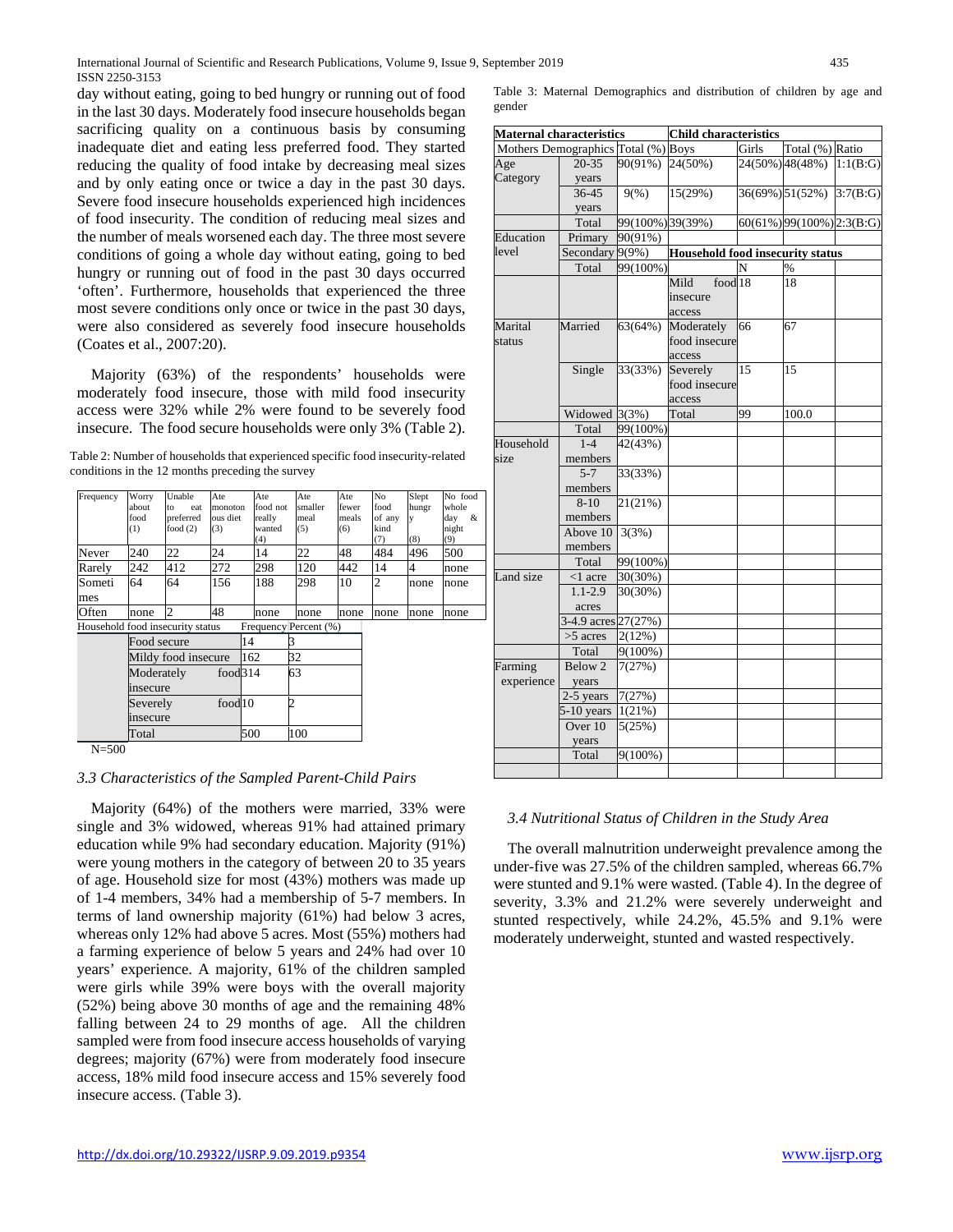International Journal of Scientific and Research Publications, Volume 9, Issue 9, September 2019 436 ISSN 2250-3153 Table 4: Prevalence of underweight and stunting based on z-scores by sex

|                                   | All                             | <b>Boys</b>         | Girls                           |
|-----------------------------------|---------------------------------|---------------------|---------------------------------|
|                                   | $N=99$                          | $n = 39$            | $n = 60$                        |
| Prevalence of $(27)$ 27.3 %       |                                 | $(15)$ 38.5 %       | $(12)$ 20.0 %                   |
|                                   | underweight $(15.1 - 44.2)$ 95% | $(17.7 - 64.595\%$  | $(8.1 - 41.695\% \text{ C.I.})$ |
| $\left( < -2 \right)$ z-score)    | $CL$ .                          | C.I.                |                                 |
| Prevalence of $(24)$ 24.2 %       |                                 | $(12)$ 30.8 %       | $(12)$ 20.0 %                   |
| moderate                          | $(12.8 - 41.095\%)$             | $(12.7 - 57.695\%)$ | $(8.1 - 41.695\% \text{ C.I.})$ |
| underweight                       | $C.I.$ )                        | C.I.                |                                 |
| $\left(\leq -2\right)$ z-score    |                                 |                     |                                 |
| and $>=-3$ z-                     |                                 |                     |                                 |
| score)                            |                                 |                     |                                 |
| Prevalence of $(3)$ 3.0 %         |                                 | $(3)$ 7.7 %         | $(0)$ 0.0 %                     |
| severe                            | $(0.5 - 15.3 \, 95\%)$          | $(1.4 - 33.395\%$   | $(0.0 - 16.195\% \text{ C.I.})$ |
| underweight                       | C.I.                            | C.I.                |                                 |
| $\left(\leq -3\right)$ z-score)   |                                 |                     |                                 |
| Prevalence of                     | $(66)$ 66.7 %                   | (30) 76.9 %         | $(36)$ 60.0 %                   |
| stunting                          | (49.6 - 80.2 95%)               | (49.7 - 91.8 95%    | $(38.7 - 78.1 95\%$             |
| $\left(\text{<-2 z-score}\right)$ | C.I.                            | C.I.                | C.I.                            |
| Prevalence of                     | $(45)$ 45.5 %                   | $(24)$ 61.5 %       | $(21)$ 35.0 %                   |
| moderate                          | $(29.8 - 62.095\%)$             | $(35.5 - 82.395\%)$ | $(18.1 - 56.7 95\%)$            |
| stunting                          | $C.I.$ )                        | C.I.                | $C.I.$ )                        |
| $\left(\leq -2\right)$ z-score    |                                 |                     |                                 |
| and $>=-3$ z-                     |                                 |                     |                                 |
| score)                            |                                 |                     |                                 |
| Prevalence of $(21)$ 21.2 %       |                                 | $(6)$ 15.4 %        | $(15)$ 25.0 %                   |
| severe                            | $(10.7 - 37.895\%$              | (4.3 - 42.2 95%)    | $(11.2 - 46.9 95\%)$            |
| stunting                          | $C.I.$ )                        | C.I.                | $C.I.$ )                        |
| $\left(\leq -3\right)$ z-score)   |                                 |                     |                                 |

**Children Nutritional Status and Household Food security Status Cross tabulation**

|                  | Mildly         | Moderately    | Severely       | Total       |
|------------------|----------------|---------------|----------------|-------------|
| Child Growth     | food           | food insecure | food           |             |
| Indicator        | insecure       | access        | insecure       |             |
|                  | access         |               | access         |             |
| Underweight      | 12             | 57            | 3              | 72(72.5%)   |
| Normal           |                |               |                |             |
|                  | 6              | 9             | 9              | 24(24.2%)   |
| Moderately       |                |               |                |             |
| Underweight      |                |               |                |             |
| Severely         | $\Omega$       | $\theta$      | $\overline{3}$ | $3(3.3\%)$  |
| Underweight      |                |               |                |             |
| Total number of  |                |               |                | 27(27.5%)   |
| underweight      |                |               |                |             |
| children         |                |               |                |             |
| Total            | 18             | 65            | 15             | $99(100\%)$ |
| Stunting         | 6              | 24            | $\overline{3}$ | 33(33.3%)   |
| Normal           |                |               |                |             |
|                  | $\overline{3}$ | 33            | 9              | 45(45.5%)   |
| Moderately       |                |               |                |             |
| Stunted          |                |               |                |             |
|                  | 9              | 9             | 3              | 21(21.2%)   |
| Severely         |                |               |                |             |
| Stunted          |                |               |                |             |
|                  | 12             | 42            | 12             | 66(66.7%)   |
| Total number of  |                |               |                |             |
| stunted children |                |               |                |             |
| Total            | 18             | 66            | 15             | 99(100%)    |
| Wasting          | 18             | 63            | 9              | 90(90.9%)   |
| Normal           |                |               |                |             |
|                  | $\overline{0}$ | 3             | 6              | $9(9.1\%)$  |
| Moderately       |                |               |                |             |
| Wasted           |                |               |                |             |
| Total number of  | $\theta$       | 3             | 6              | $9(9.1\%)$  |
| wasted children  |                |               |                |             |
| Total            | 18             | 66            | 15             | 99(100%)    |

N=99

Underweight showed a high positive correlation with stunting ( $r = 0.496$ ) and wasting ( $r = 0.423$ ) at  $p < 0.01$  and p<0.05 respectively implying that as WAZ-scores improved (underweight reduces) stunting and wasting reduced as well. Stunting had a negative insignificant correlation with wasting (r=-0.092). In other words, reducing stunting has a positive effect on reducing underweight. Maternal characteristics such as age, education level, household size, marital status and household food Insecurity status all had weak positive correlations with the child growth indicator of weight for age (underweight). This means that an increase in maternal age, education level, household size, being married and improved household food security all improved the WAZ-scores thus reducing the chances of the child being underweight. The height for age indicator (stunting) had a positive correlation with maternal age ( $r = 0.197$ ), maternal education level ( $r =$ 0.197) and household size  $(r = 0.213)$  but a negative correlation with marital status ( $r = -0.108$ ) and household food insecurity status ( $r = -0.081$ ). However, all these correlations were insignificant. The weight for height indicator (wasting) showed a weak positive correlation with household size though insignificant, and a significantly strong positive, correlation with household food insecurity status ( $r = 0.382$ ,  $p < 0.05$ ), (see Table 5).

Table 5: Correlation coefficients showing pairwise association among child growth indicators, maternal demographics and socio-economic characteristics.

|                 |                                                                              |              |          |               |         |             |          | Househol                             |  |
|-----------------|------------------------------------------------------------------------------|--------------|----------|---------------|---------|-------------|----------|--------------------------------------|--|
|                 |                                                                              |              |          | Marita        |         | Maternal    |          | d Food                               |  |
|                 | Underweigh Stuntin Wastin                                                    |              |          | $\mathbf{1}$  |         |             |          | Materna educatio Househol Insecurity |  |
| $N = 99$        |                                                                              | $\mathbf{g}$ | g        | <b>Status</b> | 1 Age   | $\mathbf n$ | d Size   | <b>Status</b>                        |  |
| Under<br>weight | 1.00                                                                         | 496**        | $.423*$  | $-.100$       | .018    | .018        | .103     | .333                                 |  |
| Stunting        |                                                                              | 1.00         | $-0.092$ | -.108         | .197    | .197        | 213      | -.081                                |  |
| Wasting         |                                                                              |              | 1.00     | -.035         | $-.100$ | -.100       | .056     | $.382*$                              |  |
| Marital         |                                                                              |              |          | 1.00          | $-228$  | -.228       | $-454**$ | .326                                 |  |
| Status          |                                                                              |              |          |               |         |             |          |                                      |  |
| Maternal        |                                                                              |              |          |               | 1.00    | -.100       | .179     | .199                                 |  |
| age             |                                                                              |              |          |               |         |             |          |                                      |  |
| Maternal        |                                                                              |              |          |               |         | 1.00        | -.067    | $-166$                               |  |
| education       |                                                                              |              |          |               |         |             |          |                                      |  |
| Househol        |                                                                              |              |          |               |         |             | 1.00     | $-316$                               |  |
| d Size          |                                                                              |              |          |               |         |             |          |                                      |  |
| Househol        |                                                                              |              |          |               |         |             |          | 1.00                                 |  |
| d<br>Food       |                                                                              |              |          |               |         |             |          |                                      |  |
| Insecurity      |                                                                              |              |          |               |         |             |          |                                      |  |
| <b>Status</b>   |                                                                              |              |          |               |         |             |          |                                      |  |
|                 | *, ** indicates significance at $P < 0.05$ and $P < 0.01$ probability level, |              |          |               |         |             |          |                                      |  |
| respectively    |                                                                              |              |          |               |         |             |          |                                      |  |

The results on regression analysis showed almost the same results except that in the weight for age indicator, the correlation changed in marital status from positive to negative and confirmed the statistical significance of household food security in child growth indicator of weight for age after controlling for other confounding factors (Table 6).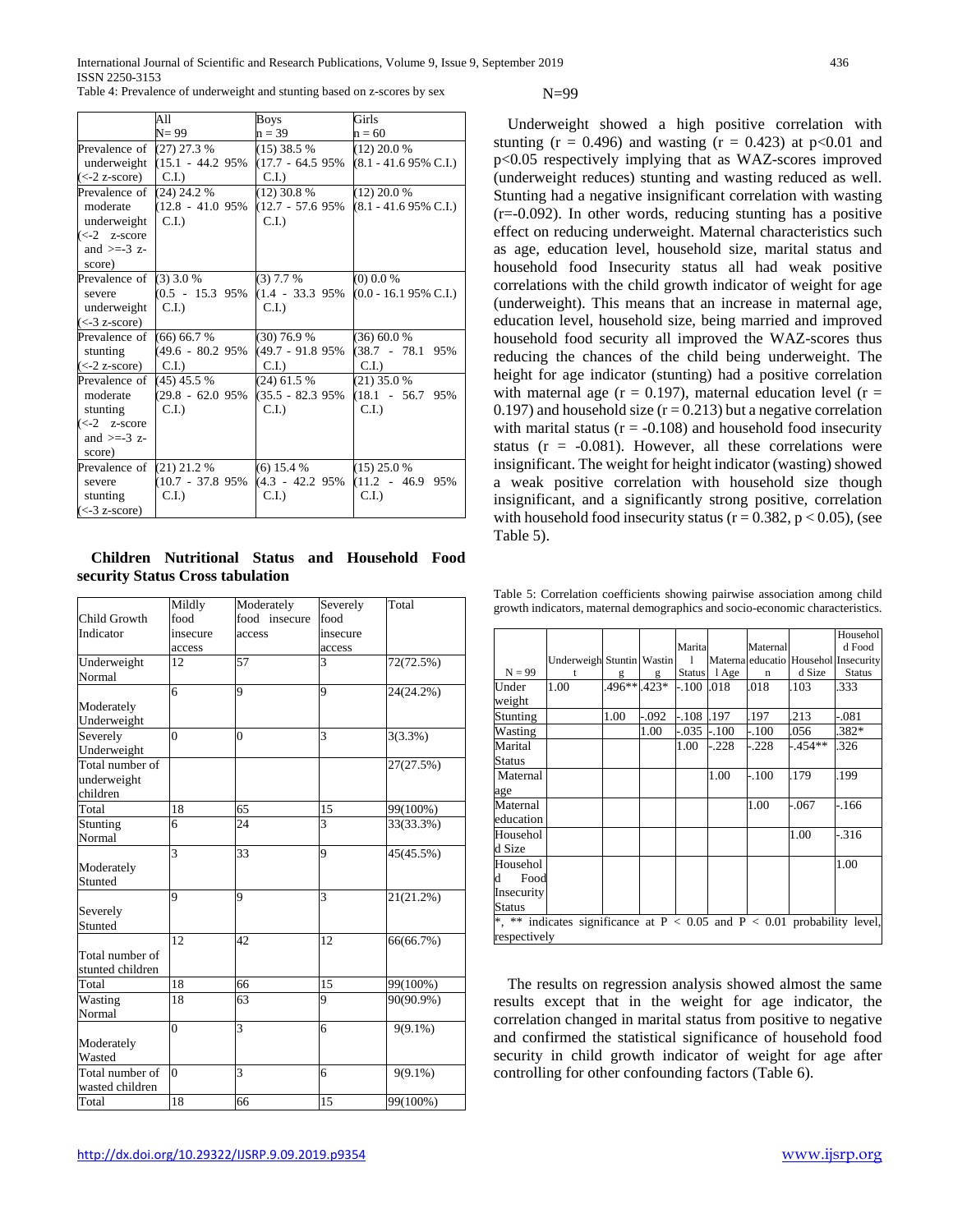Table 6: Regression Coefficients for Child Growth Indicators and maternal characteristics

|                 |                   |                 |            |                 |                      |                 |                   | Household<br>Food |                             |               |
|-----------------|-------------------|-----------------|------------|-----------------|----------------------|-----------------|-------------------|-------------------|-----------------------------|---------------|
|                 | Marital<br>status |                 | Age        |                 | Educational<br>level |                 | Household<br>size |                   | Insecurity<br><b>Status</b> |               |
| Indicato        | Coef<br>f.        | p-<br>valu<br>e | Coef<br>f. | p-<br>valu<br>e | Coef<br>f.           | p-<br>valu<br>e | Coeff             | p-<br>valu<br>e   | Coeff                       | $p-$<br>value |
| Under<br>weight | 0.18<br>4         | 0.37<br>O       | 0.28<br>4  | 0.41<br>2       | 0.10                 | 0.76<br>2       | 0.12<br>5         | 0.32<br>2         | 0.45<br>3                   | 0.01<br>$7*$  |
| Stuntin<br>g    | 0.15<br>9         | 0.59<br>3       | 0.55<br>4  | 0.27<br>5       | 0.64<br>3            | 0.19<br>5       | 0.19<br>6         | 0.28<br>8         | 0.01<br>61                  | 0.81<br>5     |
| Wastin<br>g     | 0.11<br>6         | 0.28<br>5       | 0.30<br>2  | 0.10<br>6       | 0.07<br>5            | 0.06            | 0.01<br>61        | 0.36              | 0.27<br>Q                   | 0.00<br>$6*$  |

 $N = 99$ ; \* at p<0.05

#### **IV. DISCUSSION**

## *4.1 Demographic and socioeconomic characteristics of the study population*

Majority (88%) of the households in the study area were male headed. Similar findings were reported in another study (Jerop et al., 2016) which found 87% of the households to be male-headed and 13% female-headed. Overall, majority of the respondents were male of them falling under the youth category of 20-35 years of age. This reflects a young generation involved in farming activities. The younger generation are more educated and are reported to be more aware of new innovations (Jerop et al, 2016). Gondwe et al. (2017) in a study in Zambia described the young farmers to be less risk averse and willing to try new technologies. Majority of the respondents (61%) had primary school level of education which agrees with National data which puts it at 62% (KNBS, 2013). According to Midega et al (2012), education helps to equip the farmers with the ability to understand, discern and apply information that they encounter in their existing circumstances. This may also apply to the study area where adoption of DTC was embraced more by those with higher level of education.

The household size was found to be comparable with the National statistics which quote the household size in Elgeyo Marakwet at an average of 4-6 members. The respondents were mainly smallholder farmers and this implies that food produced would most likely be for subsistence unless agro-intensive agriculture is practiced. Most of the mother-child pairs had below 5 years of farming experience, which may have contributed to their low levels of food security.

The results also showed that food insecurity is still high in Kenya though the magnitude could be higher in other parts of the country as reported by another study done in 2011 which showed that of all households involved, 70.1% were severely food insecure, 21.9% moderately food insecure, 3.75 were mildly food insecure and 4.3% were food secure (Keino et al. 2014). The study was conducted just before the harvest and the households could have been experiencing seasonal hunger (Vaitla et al., 2009).

Older persons seemed to be more food secure than younger persons, probably because older persons have better coping strategies. Similar results were found by (De Cock et al., 2013) who reported to have found high incidences of food insecurity in households headed by young people. Large household size also had a negative influence on food security since an increase in household size tends to increase the quantity of food consumed in a household especially if those members do not contribute to what they consume. These findings agree with those of Mitiku et al (2013) and Amaza et al (2012) who found a negative and significant relationship between household food security and household size. Larger land equated to an improved household food security. This could be explained by the fact most of the drought tolerant crops are labour intensive therefore a farmer can easily get into losses if labour is unavailable.

## *4.3 Child Nutritional Status*

Underweight, is the overall indicator of the combination of both stunting and wasting elements in children (UNICEF, 2013). The underweight prevalence which is indicative of both chronic and acute malnutrition is higher than previous KDHS 2014 report. Stunting is the outcome of failure to receive adequate nutrition over an extended period and is also affected by other factors like recurrent or chronic illness. The stunting levels are higher than the national prevalence of 26% (KDHS, 2014) and therefore it is evident that there has been inadequate caloric availability in the households. This high malnutrition prevalence conforms to the observation that malnutrition has been a leading cause of high risk of morbidity and mortality in Africa and especially in sub-Saharan Africa (De Onis, 2008).

# *4.4 Household Food Insecurity and Child Nutritional Status*

Household Food Insecurity Status influenced the nutritional status of children positively for underweight but not significantly but for wasting it was positive and statistically significant at 5% level. For stunting the association was negative and insignificant. The result concurs with some studies that have reported a positive association between household food insecurity and childhood growth indicators, (Melgar- Quinonez et al. 2009; Chaparro, 2012). Results from different studies reported both the presence and absence of significant association between food insecurity and malnutrition. Studies done in Bangladesh and Colombia showed the significant association between food insecurity and malnutrition (Mehedi et al., 2013, Kuntal et al., 2009, Mercedes et al., 2007).

## **V. Conclusion**

The research findings showed that there was high food insecurity among the DTC farm households. This therefore suggests that intervention programmes should be strengthened to bring about adoption, and thus improvement in both economic development and child malnutrition. Also,